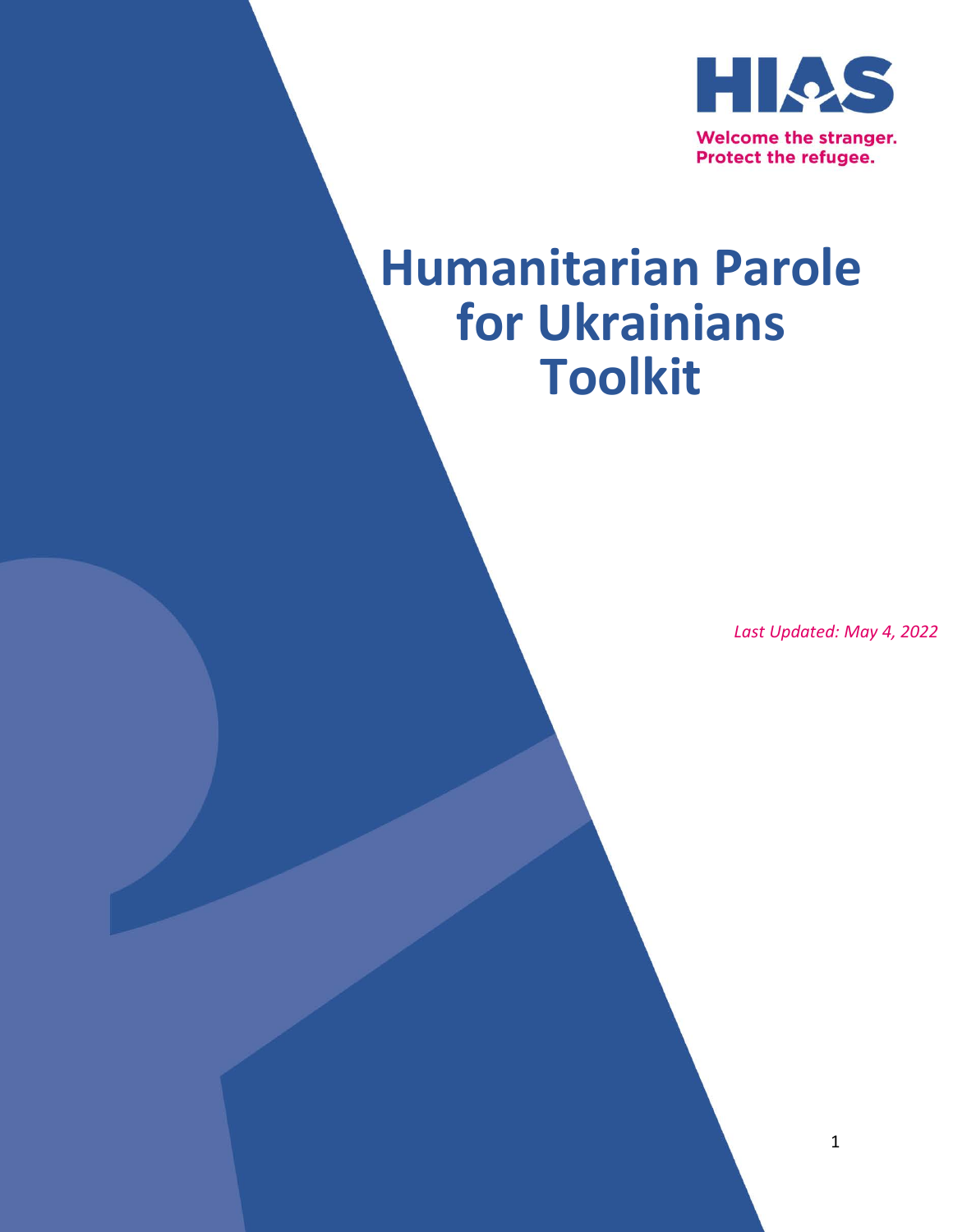# **TABLE OF CONTENTS**

| Appendix A: Questionnaires, Templates, and Samples 15 |  |
|-------------------------------------------------------|--|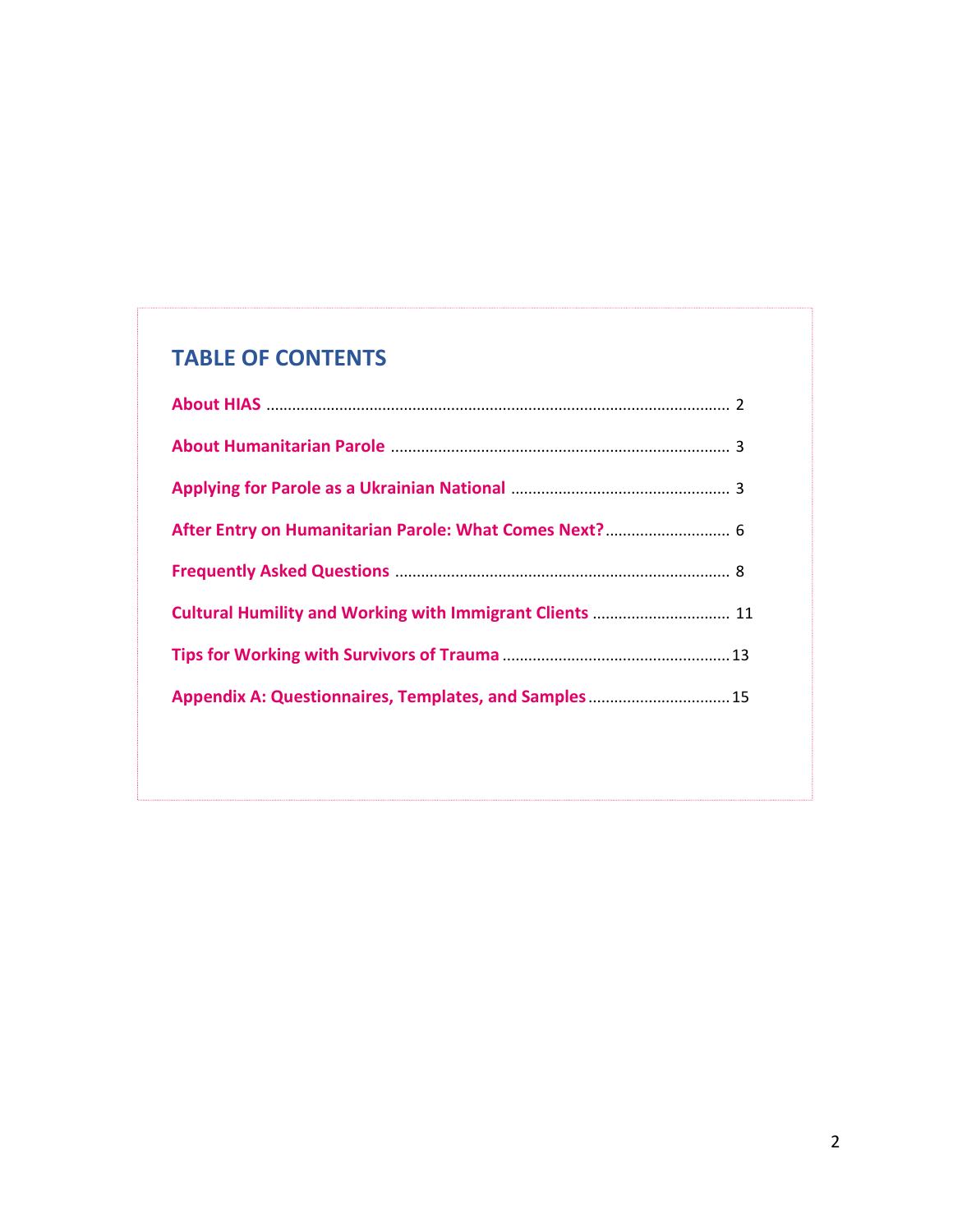## **About HIAS**

There have never been more people seeking safety and so few places willing to protect and welcome them. Nearly 80 million people are fleeing persecution. Governments should be taking responsibility to support them, but instead, their responses are unacceptable. Founded in the late 1800s, HIAS is there for refugees when and where they need help most. We are a Jewish humanitarian organization that works in the United States and 15 other countries, providing vital services to refugees and asylum seekers of all faiths so they can rebuild their lives in safety, and with dignity. With the Jewish community beside us, we also advocate for the rights of forcibly displaced people globally. Over our expansive history, we've confronted—and overcome formidable challenges facing refugees. Today, we are a leader with the expertise, partnerships, and values necessary to respond to the global crisis. Refugees deserve a world in which they find welcome, safety, and freedom. With you, we can create it. Join us.

- **Learn** about the global refugee crisis and how to make our world more safe and welcoming.
- **[Visit HIAS.org](https://www.hias.org/)** to learn about our work in the U.S. and 15 countries around the world.
- **Donate to [HIAS](https://act.hias.org/page/6048/donate/1)**, or directly to **[HIAS' Legal Team](https://www.paypal.com/paypalme/HIASLegal)**. Your gift will make an immediate impact in the lives of refugees and asylum seekers.
- **[Take action](https://www.hias.org/get-involved/take-action)**. Speak up, show up, or organize your community to advocate for the rights of refugees and asylum seekers everywhere.
- **[Volunteer](https://www.hias.org/get-involved/volunteer)** your time and talents directly to help refugees and asylum seekers near you.
- **Welcome the Stranger**. Learn about the Jewish values we bring to our work and how you can live them out every day.
- **Follow HIAS on social media** [\(Facebook](https://www.facebook.com/HIASrefugees) [Instagram](https://www.instagram.com/hiasrefugees/) [Twitter\)](https://twitter.com/HIASrefugees) to stay informed on refugee news and ways to help.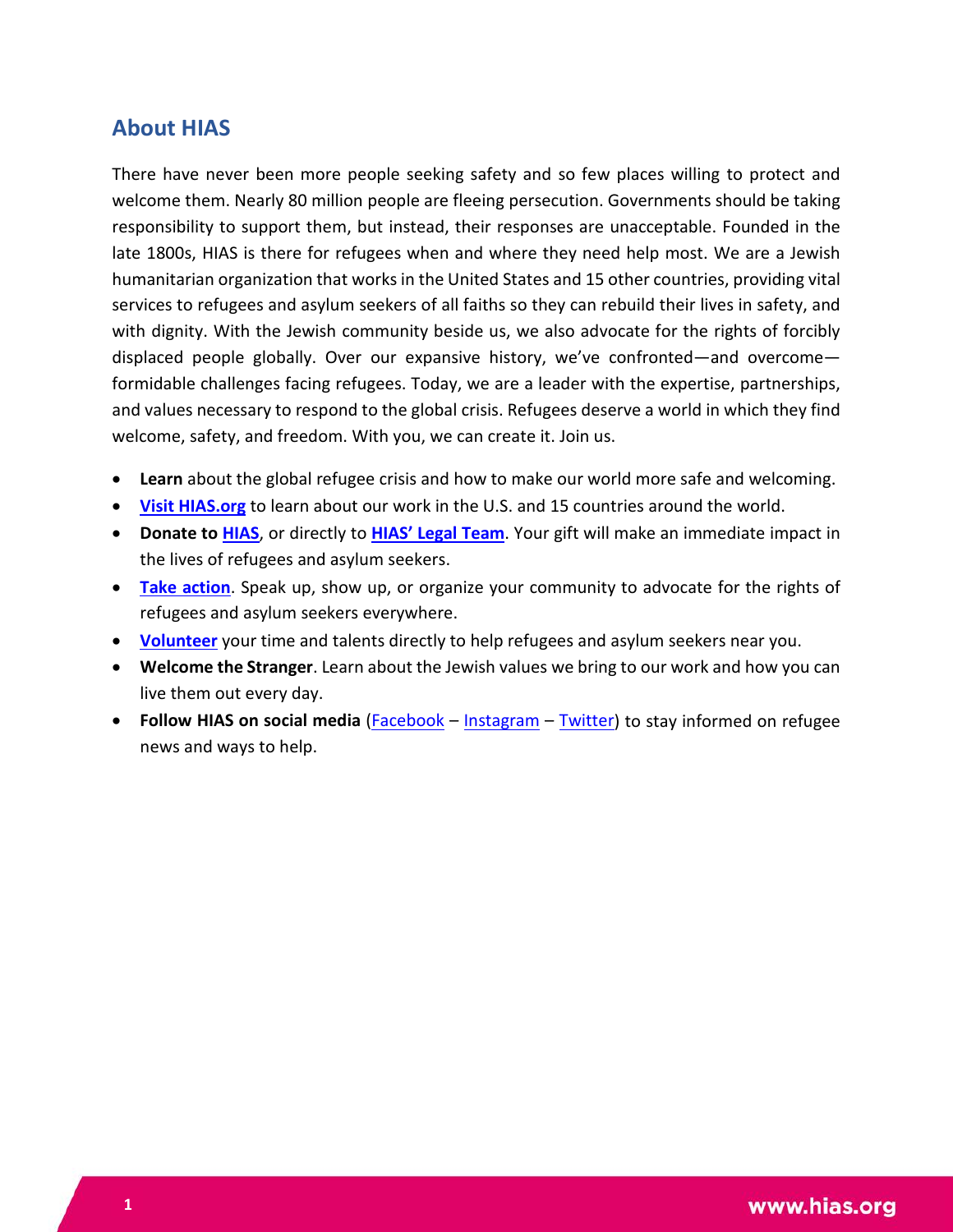# **About Humanitarian Parole**

Humanitarian Parole is a tool used by the U.S. government to grant certain foreign nationals entry to the United States notwithstanding that they do not have a visa or other lawful basis to enter. Individuals who are outside of the U.S. may request parole into the United States based on urgent humanitarian need or significant public benefit reasons. Parole is considered on a case-by-case basis, and if granted, it is authorized only for a temporary period, specifically noted by DHS. Although parole allows an individual to lawfully enter and remain in the United States, the parolee technically remains an "applicant for admission." Essentially, parole functions as a legal fiction, acting as if the foreign national has remained at the U.S. border despite having entered and resided within the territory of the United States.

A parolee is not eligible to work immediately after arrival in the U.S., but can apply for employment authorization based on their parole status.

Importantly, parole does not confer any independent immigration status, and parole alone does not provide a path to permanent residency or other lawful immigration status. However, a parolee may be able to obtain lawful status in the United States through other means. See below for "What Comes Next."

# **Applying for Humanitarian Parole as a Ukrainian National**

Generally, a foreign national seeking Humanitarian Parole must prove that their entry to the U.S. is based on an urgent humanitarian need, and that they have a U.S. sponsor (also referred to as a "supporter") who will receive and provide for them in the United States.

On April 21, 2022, the Biden Administration announced a special process for Ukrainians under its "Uniting for Ukraine" program, which creates a special pathway for Ukrainians to enter the United States on a temporary two-year period of parole.

Ukrainians who are seeking parole under this program **do not** have to complete the full Humanitarian Parole application form. Notably, they do not need to complete and file USCIS Form I-131, Application for Travel Document (Humanitarian Parole), which does need to be completed by nationals of other countries who may be seeking humanitarian parole. If you are seeking humanitarian parole for a national from any other country, please refer to HIAS' standard [Humanitarian Parole Pro Bono Toolkit f](https://hiasny.sharepoint.com/:b:/s/LegalProBonoAttorneySharingProject/ESYNyVfuCztIguREJDr20OEBTKvTcOVbygpSLToMsHzjhA?e=gKzby5)or additional information, as the information below will not apply to your case.

Ukrainians who want to enter the United States on parole status via the "Uniting for Ukraine" program must have a sponsor in the United States who agrees to provide them with financial support for the duration of their stay in the United States. The U.S. based sponsor will prepare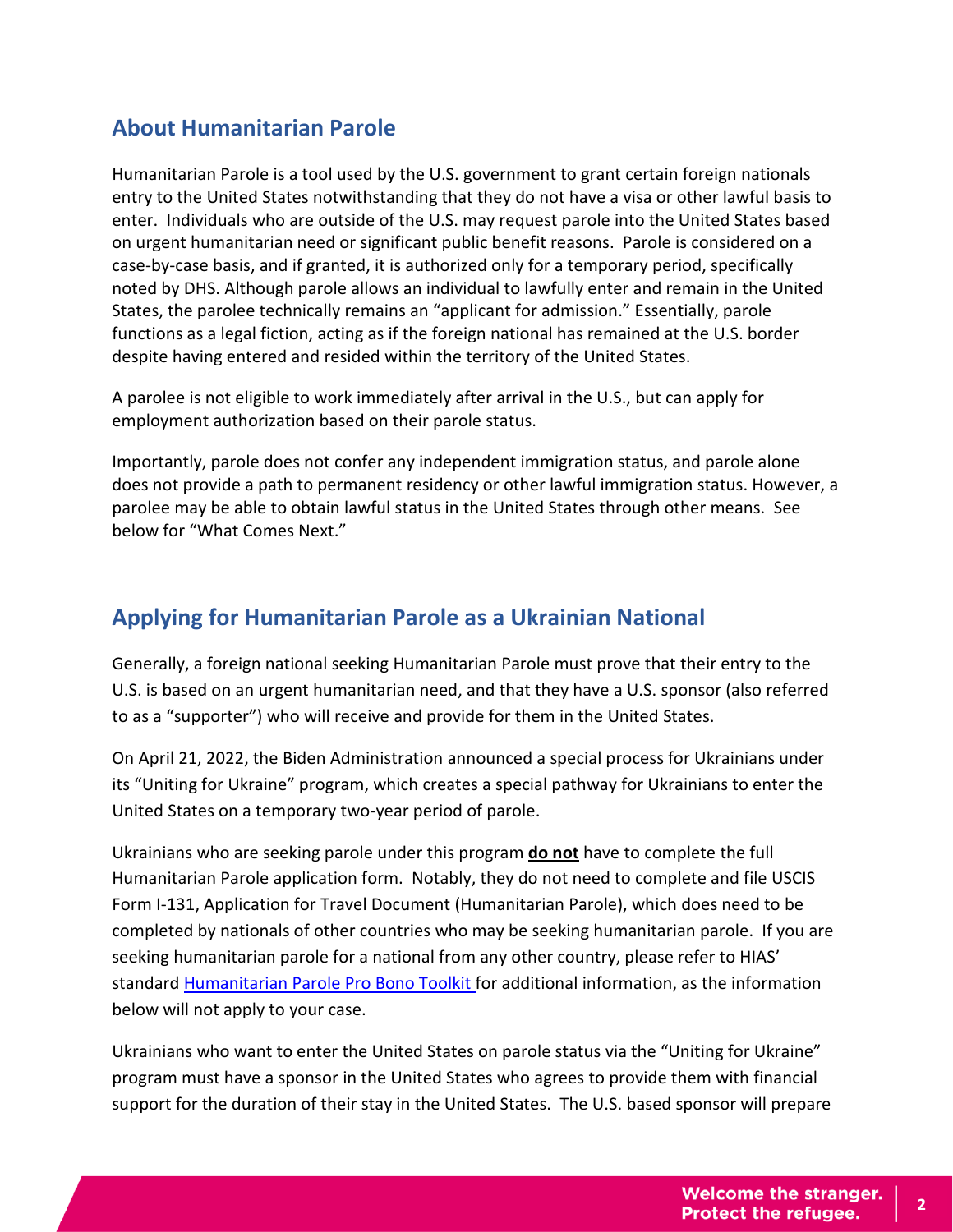and file a Form I-134, Affidavit of Support on behalf of the Ukrainian beneficiary. See below for more information.

Throughout the rest of this toolkit, we will use the term "sponsor" to refer to the U.S. based individual or organization who is completing the Form I-134, Affidavit of Support. The U.S. government is also using the term "supporter" to refer to the person playing this role.

We will use the terms "applicant for parole" or "beneficiary" to refer to the Ukrainian national seeking parole status.

# Completion of Form I-134, Affidavit of Support

The goal of the Form I-134, Affidavit of Support (["Form I-134"](https://www.uscis.gov/sites/default/files/document/forms/i-134.pdf)) is to establish that the beneficiary/applicant for parole will not become a "public charge" upon arriving in the United States. The Form I-134 should be accompanied by proof of the sponsor's income, and include bank statements, employment letters, and/or U.S. tax returns. Sponsors applying on behalf of Ukrainian nationals must file the [Form I-134 online.](https://www.uscis.gov/i-134)

**Who Applies:** The Form I-134 is completed and signed by the person sponsoring the Ukrainian national, the "sponsor." The Ukrainian national seeking to enter the U.S. is considered the "beneficiary," and does not sign this form. Unlike other Humanitarian Parole applicants, Ukrainians seeking parole through Uniting for Ukraine are not permitted to sponsor themselves.

**Filing Fee:** There is no filing fee for the Affidavit of Support.

## How to file

Once you have created your **online account** with USCIS, you will be asked to begin the form. First, you will be asked if you are an applicant/petitioner or a legal representative. If you are the person serving as a sponsor, then you should select the first option.

**3**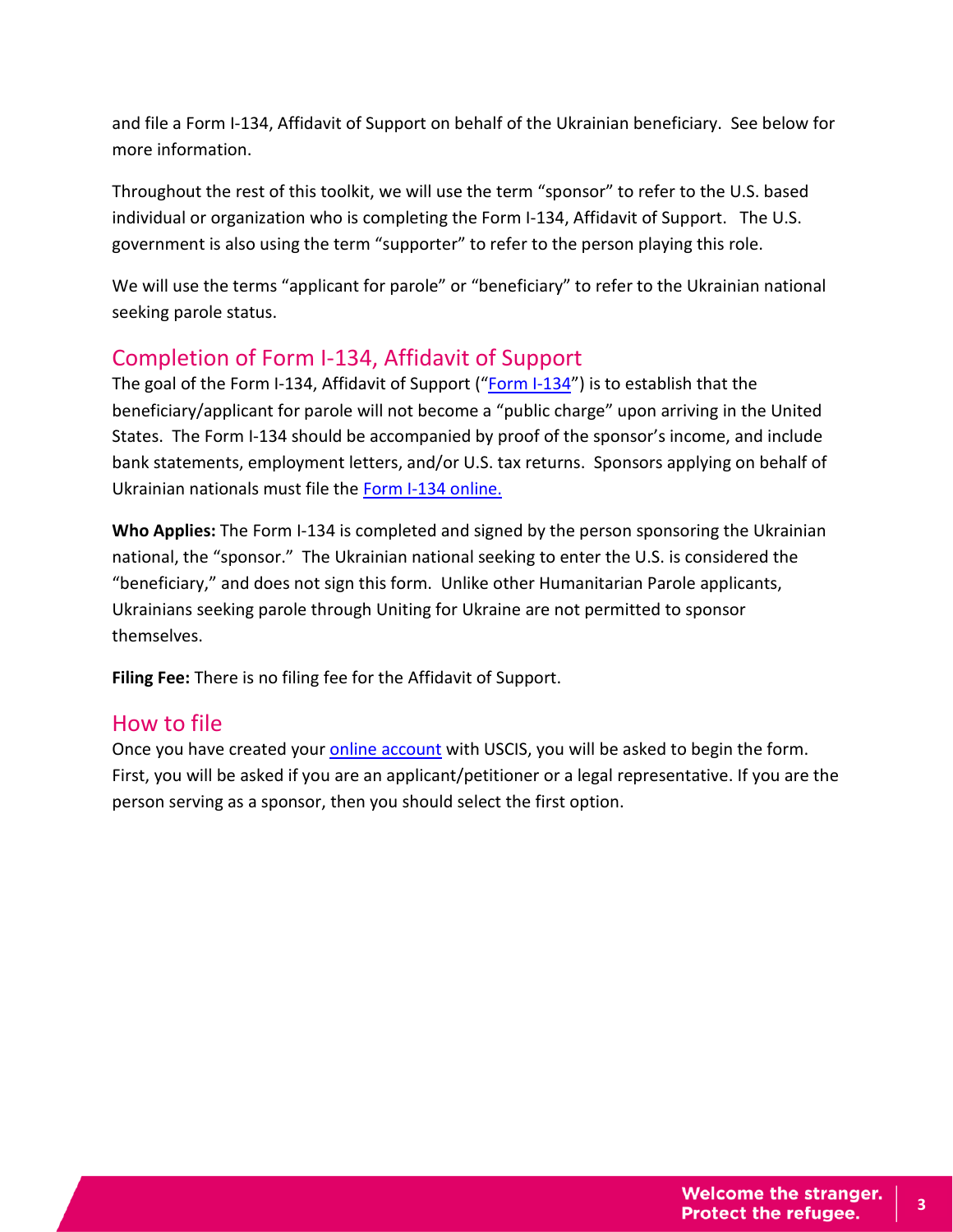

You will be taken to a page where you can begin your online form:



Select I-134 from the drop-down menu:



And then click "Start Form" at the bottom of the page.

You will asked to fill out basic demographic information about yourself and the individual(s) (aka – beneficiaries) that you are seeking to sponsor. These questions will include confirming your current and past legal names, the names of the beneficiaries, how many dependents the primary beneficiary has, and financial information, including supporting evidence.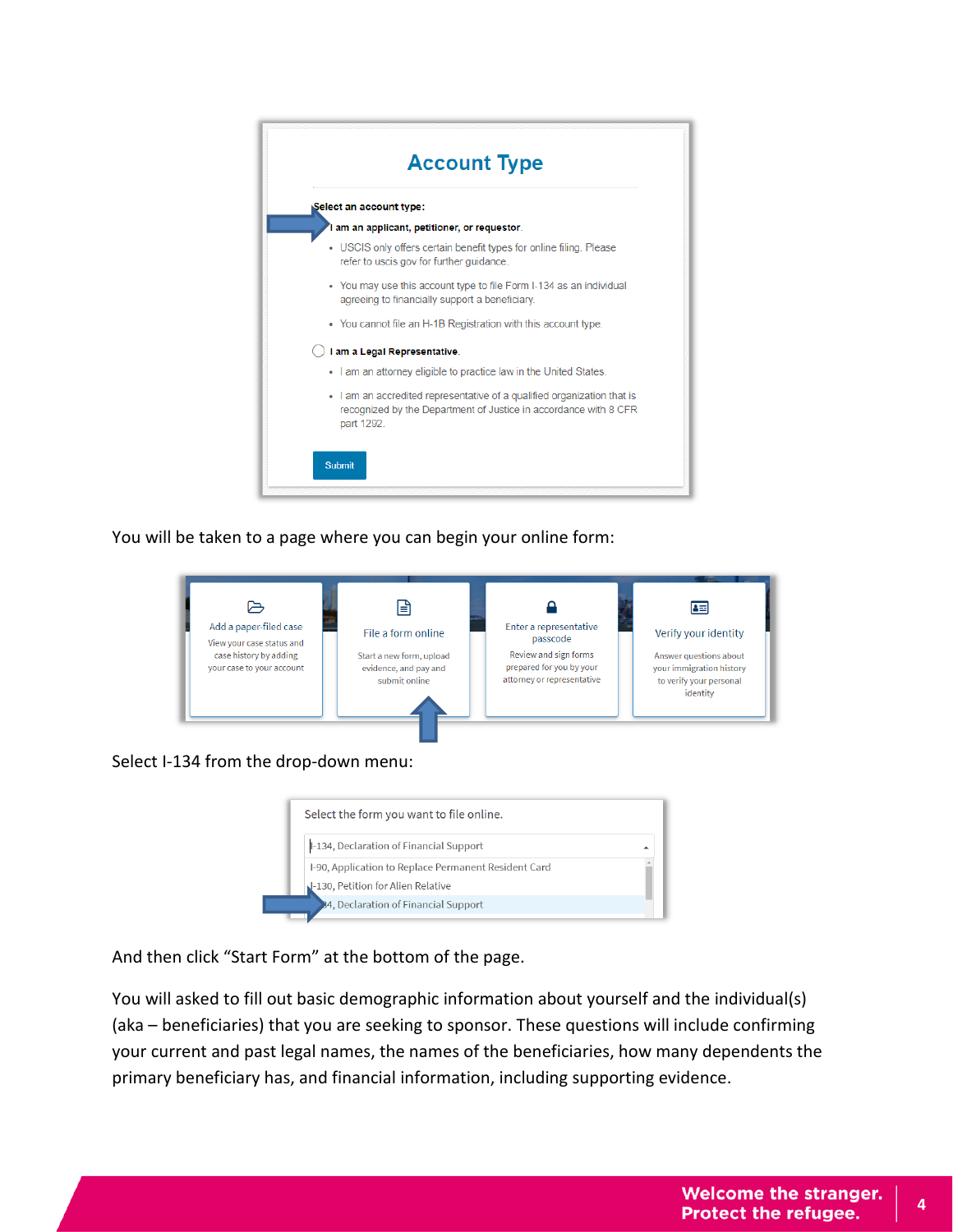| <b>Getting Started</b>                                             |              | On whose behalf are you filing this form? |                                                                               |  |
|--------------------------------------------------------------------|--------------|-------------------------------------------|-------------------------------------------------------------------------------|--|
| <b>Basis for filing</b><br>Preparer and interpreter<br>information |              | Another individual who is the beneficiary |                                                                               |  |
| About the Individual                                               |              |                                           |                                                                               |  |
| <b>Agreeing to Financially</b>                                     | v            | <b>Back</b>                               | <b>Next</b>                                                                   |  |
| Support the Beneficiary                                            |              |                                           |                                                                               |  |
| <b>Financial Information</b>                                       |              |                                           |                                                                               |  |
| About the Individual                                               |              | What is your current legal name?          |                                                                               |  |
| <b>Agreeing to Financially</b>                                     |              |                                           | Your current legal name is the name on your birth certificate, unless it      |  |
| <b>Support the Beneficiary</b>                                     |              |                                           | changed after birth by a legal action such as marriage or court order. Do not |  |
|                                                                    |              | provide any nicknames here.               |                                                                               |  |
| About the Beneficiary                                              |              |                                           |                                                                               |  |
| Beneficiary's Financial                                            |              | Given name (first name)                   | Middle name                                                                   |  |
| Information                                                        |              |                                           |                                                                               |  |
| Evidence                                                           | $\checkmark$ |                                           |                                                                               |  |
|                                                                    |              | Family name (last name)                   |                                                                               |  |
| Additional Information                                             | v            |                                           |                                                                               |  |
|                                                                    |              |                                           |                                                                               |  |

If there are questions you are unsure how to answer, refer to the instructions available from DHS [here](https://www.uscis.gov/sites/default/files/document/forms/i-134instr.pdf) (on pages 3 and 4).

# Adjudication of Form I-134, Affidavit of Support

Once the I-134 has been submitted to USCIS via the online platform, USCIS will review the Form I-134 and supporting evidence to ensure that the sponsor has sufficient financial resources to support the Ukrainian beneficiary for the duration of the parole period. USCIS will also conduct background checks on the sponsor. USCIS may need to request additional information from the sponsor prior to making a decision on the application.

# If the Form I-134 is Denied

If USCIS decides that the Form I-134 is insufficient, they will deny the application. That decision is final and cannot be appealed. The Ukrainian beneficiary will receive an email from USCIS notifying them that USCIS determined the Form I-134 filed on their behalf was insufficient. The sponsor may file a new Form I-134 on behalf of the same or another Ukrainian beneficiary, or a different sponsor may file a Form I-134 on behalf of the beneficiary.

# If the Form I-134 is Approved

If approved, the Ukrainian beneficiary will receive an email from USCIS with instructions on how to set up an account with myUSCIS and other next steps. Per the USCIS instructions, Ukrainians who are awaiting information about a pending Form I-134 filed on their behalf should regularly check their email, including spam and junk folders, for important messages from USCIS.

The Ukrainian beneficiary will be required to confirm their biographic information on myUSCIS and attest to completion of all requirements including: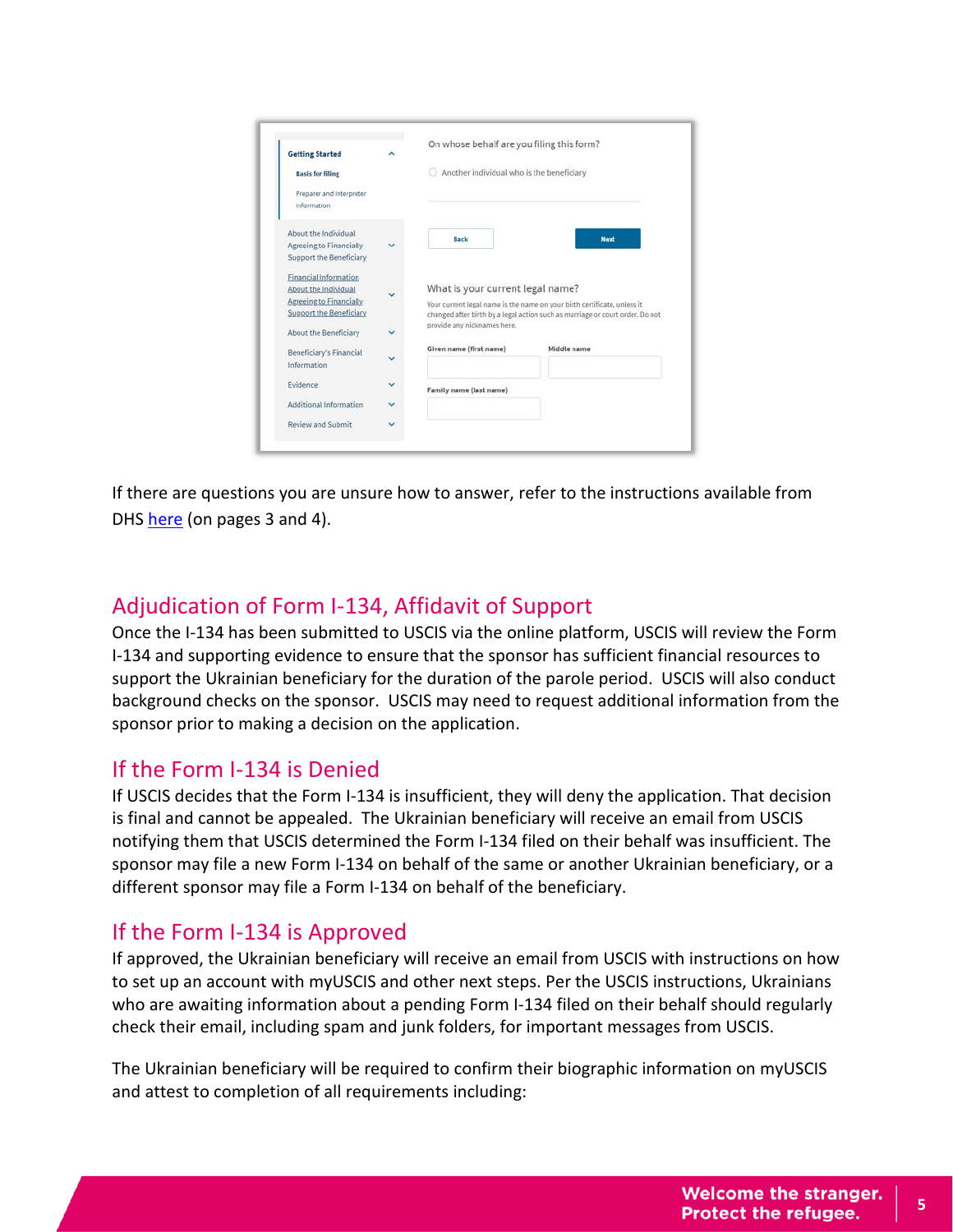- An attestation to certify understanding of the family relationship requirements for children under 18 for Uniting for Ukraine; and
- An attestation to certify that they have completed vaccine requirements or are eligible for an exception to vaccine requirements for measles, polio, and the first dose of an [FDA](https://www.fda.gov/emergency-preparedness-and-response/coronavirus-disease-2019-covid-19/covid-19-vaccines)  [approved or authorized COVID-19](https://www.fda.gov/emergency-preparedness-and-response/coronavirus-disease-2019-covid-19/covid-19-vaccines) vaccine or a [WHO-Emergency use listed \(EUL\)](https://extranet.who.int/pqweb/vaccines/vaccinescovid-19-vaccine-eul-issued) COVID-[19 vaccine.](https://extranet.who.int/pqweb/vaccines/vaccinescovid-19-vaccine-eul-issued)

Upon arrival to the United States, the beneficiary will also need to attest to receiving a medical screening for tuberculosis within 14 days. Additional information about vaccine requirements is [available here.](https://www.uscis.gov/humanitarian/uniting-for-ukraine-vaccine-attestation)

# Authorization to travel to the United States

Once the Ukrainian beneficiary has confirmed their biographic information and attested to completing all other requirements, their case will be further processed. Ukrainian beneficiaries will receive an email instructing them to check their myUSCIS account for the result of their authorization to travel. If the individual has been authorized to travel to the United States to seek parole under Uniting for Ukraine, they will be responsible for arranging and funding their own travel. This authorization is valid for 90 days. They will be granted a 2-year parole status upon their entry into the U.S.

# **After Entry on Humanitarian Parole: What Comes Next?**

Humanitarian Parole is not a "visa," and is not considered a "valid immigration status." It's a provision that provides for a temporary period of authorized stay notwithstanding that a person otherwise does not hold valid immigration status. So, what should noncitizens granted humanitarian parole keep in mind about what comes next?

# Parole Validity

U.S. immigration authorities can grant humanitarian parole for any period of validity. Ukrainians seeking humanitarian parole under the Uniting for Ukraine program will receive a 2 year parole period.

# Employment Authorization

An individual granted humanitarian parole is eligible to apply for employment authorization from USCIS. That application is completed on [Form I-765.](https://www.uscis.gov/i-765) Humanitarian parole applicants for employment authorization apply under category (c)(11). They can apply for their Social Security Card via Form I-765, and are encouraged to do so. They must include the required fee of \$410, or apply for a fee waiver.

**6**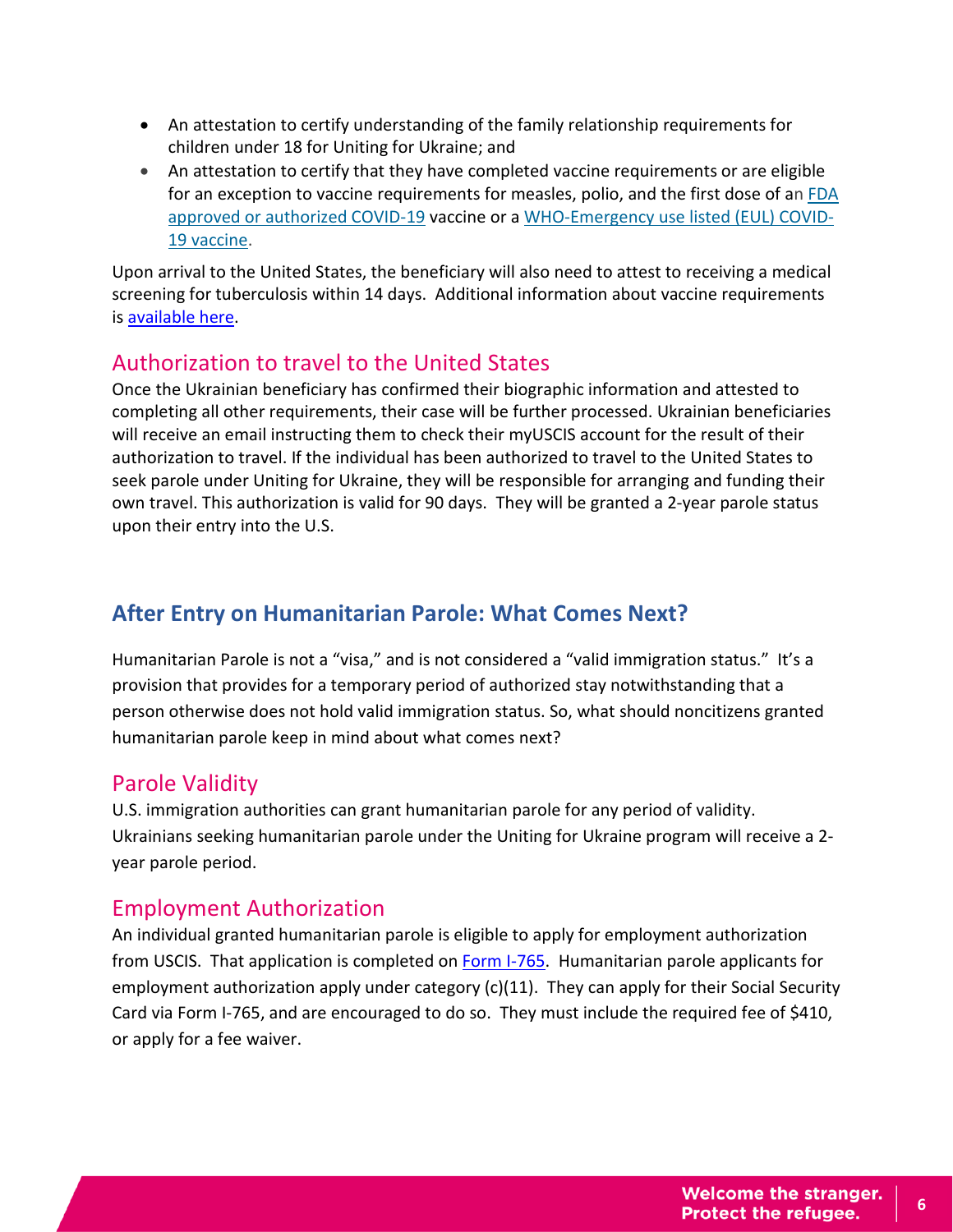The period of validity of employment authorization should match the individual's period of parole (i.e., the employment authorization card should expire the same day as the parole document).

## Address Updates

If a parolee is residing in the United States longer than 30 days, they must report their physical address in the United States. They can change their address online and update their address on any pending applications and petitions at the same time using the [USCIS Online Change of](https://www.uscis.gov/addresschange)  [Address](https://www.uscis.gov/addresschange) system. They must report a change of address within 10 days of moving within the United States or its territories.

## Travel Abroad

Humanitarian Parole typically authorizes only one entry to the United States. If someone who enters the U.S. on Humanitarian Parole thereafter leaves the U.S. and travels abroad, they would need to hold another visa or immigration status to be able to re-enter the U.S. For this reason, travel abroad is highly discouraged for individuals who enter with humanitarian parole.

# Alternative Pathways to Lawful Status

Given that humanitarian parole is only a short-term remedy, individuals entering the U.S. with humanitarian parole should consider all opportunities for pursuing permanent lawful immigration status in the United States. Some options may include:

**Asylum:** Asylum is a form of legal protection for an individual who meets the definition of a refugee, but is applying for such status from inside the U.S. A refugee is someone who suffered persecution in the past, or fears persecution in the future, due to one of five protected grounds: race, nationality, religion, political opinion, or membership in a particular social group. They also must show that their government is unable and unwilling to protect them from persecution. Not everyone who suffered or fears harm can meet the legal definition of a refugee. The asylum process often takes years to complete. An individual granted asylum may apply for Lawful Permanent Residency (a green card) after holding asylum status for one year, and may petition to confer asylee status on their spouse and minor children. For more information about applying for asylum, visit the [USCIS website here.](https://www.uscis.gov/humanitarian/refugees-and-asylum/asylum)

**Family-Based Immigration:** U.S. citizens and Lawful Permanent Residents (LPRs or green card holders) in the U.S. may file petitions to afford immigrant visa petitions to certain family members. This petition is filed on [Form I-130.](https://www.uscis.gov/i-130) Many foreign family members of U.S. citizens and LPRs, however, are subject to numerical caps on family-based migration, and thus must wait for long periods before a visa is available for them. Who is subject to a waiting period, and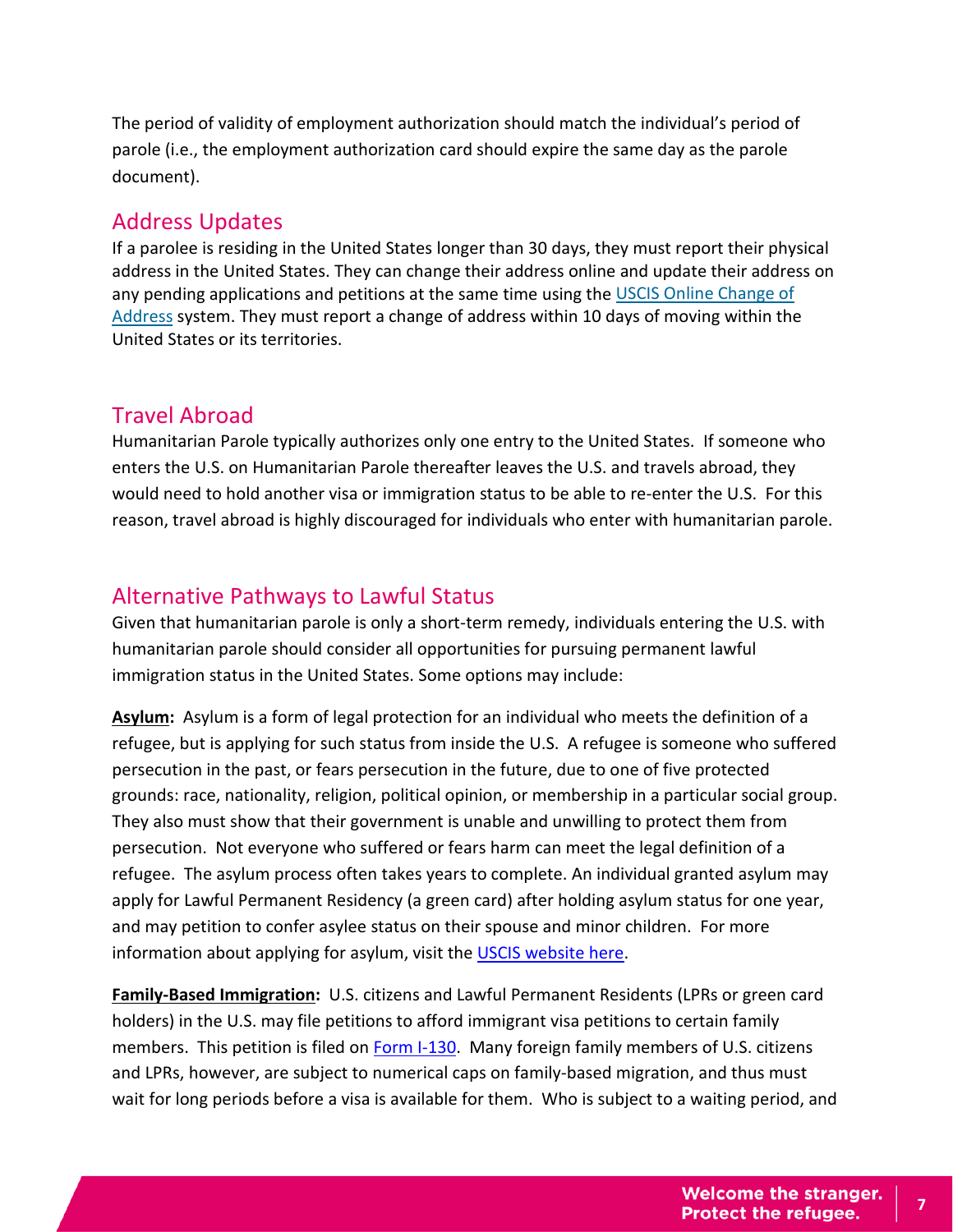how long the wait may be, can be discerned by looking at the [U.S. Department of State Visa](https://travel.state.gov/content/travel/en/legal/visa-law0/visa-bulletin.html)  [Bulletin,](https://travel.state.gov/content/travel/en/legal/visa-law0/visa-bulletin.html) which is updated each month. More information about family-based immigration can be found [here.](https://travel.state.gov/content/travel/en/us-visas/immigrate/family-immigration.html)

**U Visas:** Although a person who enters on humanitarian parole won't automatically be eligible for a U visa, many immigrants unfortunately find themselves in situations in which they later become eligible for this form of relief. When a person is the victim of certain type of crime inside the U.S., they may become eligible for a U visa, a special form of protection for victims who collaborate with law enforcement and prosecutors. If your client is a victim of crime in the U.S., encourage them to report it to law enforcement. More information about U visas can be [found here.](https://www.uscis.gov/humanitarian/victims-of-human-trafficking-and-other-crimes/victims-of-criminal-activity-u-nonimmigrant-status)

**Refugee Admissions Program:** Ukrainian Jews, Evangelical Christians, Catholics, and some members of the Ukrainian Autocephalous Church, can reunite with family members in the U.S. under what's known as the Lautenberg program. The Uniting for Ukraine plan included the administration's intent to prioritize the Lautenberg caseload, however, at this time, we do not have information about the administration's plan for admitting Ukrainian Lautenberg cases. To qualify for the Lautenberg program, the person must be the child, parent, sibling, grandparent, or grandchild of a U.S. resident, asylee, refugee, or citizen. To start the application process, the U.S. relative must apply through a resettlement agency located near where the U.S. family member lives. We also do not yet have confirmation about the implications for Lautenberg applicants who decide to come through the parole program rather than waiting for Lautenberg processing. It is possible that people who come through parole will lose their eligibility for refugee status. HIAS is advocating for this not to happen. Mark Hetfield, HIAS CEO, has asked this question of the Department of State, among others. As of May 4, 2022, we have not heard their formal reply.

# **Frequently Asked Questions**

#### **1. How much money does the sponsor need to make/have to sponsor my client?**

There are no clear rules on what "sufficient" income or resources are under immigration law for the I-134 form. Nonetheless, because USCIS frequently relies upon the [Federal Poverty](https://www.uscis.gov/i-864p)  [Guidelines](https://www.uscis.gov/i-864p) in other settings, these guidelines can serve as a useful guide to showing that an individual has sufficient income to sponsor someone for Humanitarian Parole. The sponsor's "household size" should include those actually residing in their household (self plus spouse and/or children, and/or other dependents) as well as any individuals being sponsored. For example, John is seeking to sponsor his cousin, Iryna. John is married and has two minor children (family of 4). Iryna is married with one minor child (family of 3). John is seeking to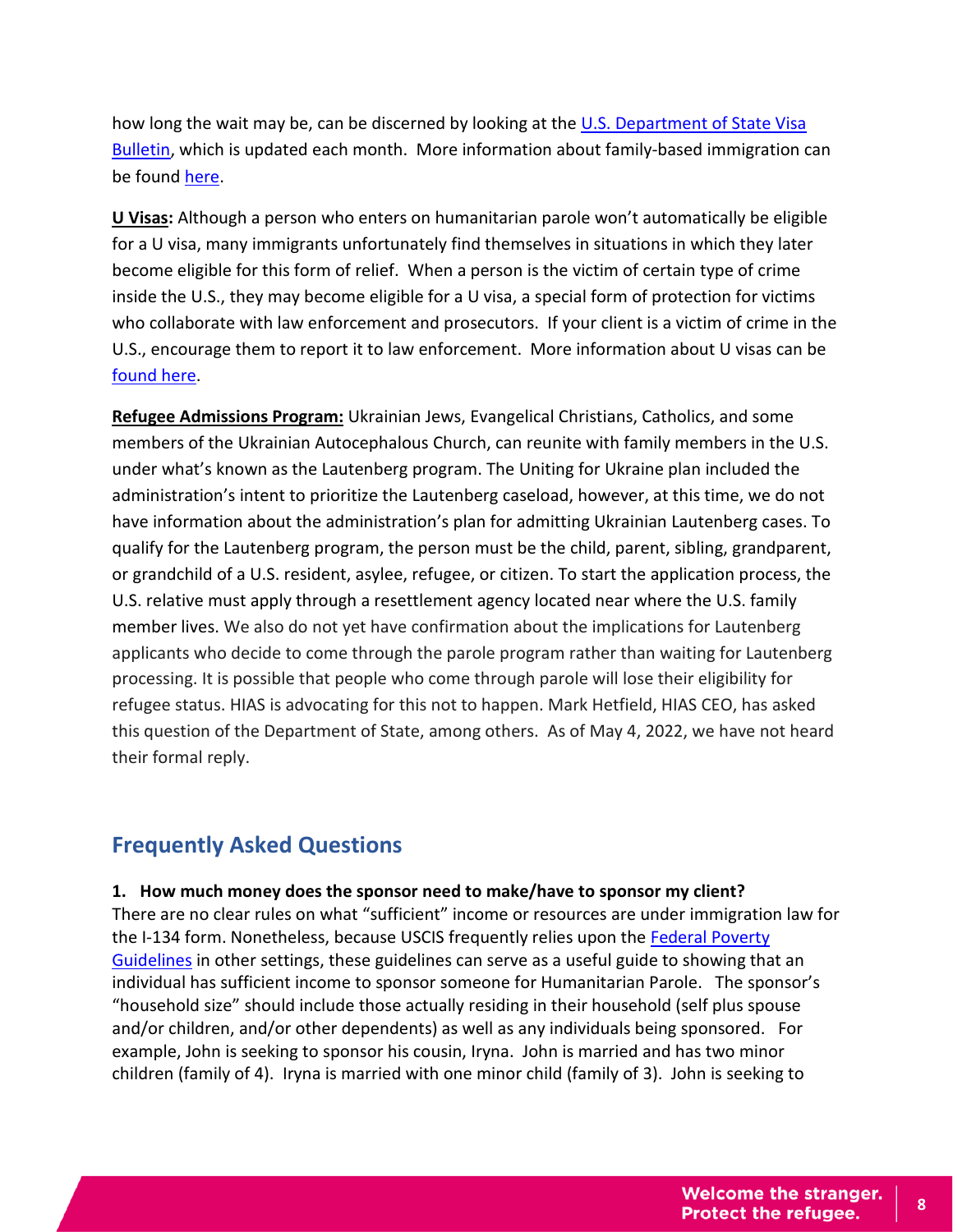sponsor Iryna and her family. John will want to show that his annual income is at or above 125% of the Federal Poverty Guidelines for a family of 7.

## **2. Who can be a sponsor/supporter?**

An individual who holds lawful status in the United States or is a parolee or beneficiary of deferred action or Deferred Enforced Departure (DED) who has passed security and background vetting and demonstrated sufficient financial resources to receive, maintain, and supports the individuals whom they commit to support for the duration of their stay in the United States.

Examples of individuals who meet the supporter requirement include:

- U.S. citizens and nationals;
- Lawful permanent residents, lawful temporary residents, and conditional permanent residents;
- Nonimmigrants in lawful status (that is, who maintain the nonimmigrant status and have not violated any of the terms or conditions of the nonimmigrant status);
- Asylees, refugees, and parolees;
- TPS holders; and
- Beneficiaries of deferred action (including DACA) or Deferred Enforced Departure.

[See here](https://www.uscis.gov/humanitarian/uniting-for-ukraine-vaccine-attestation) for more information.

#### **3. Can individuals join together to sponsor a Ukrainian individual or family?**

Yes! As noted on the USCIS Uniting for Ukraine website, "multiple supporters may join together to have the financial ability to support 1 or more Ukrainian beneficiaries. In this case, a primary supporter should file a Form I-134 and include in the filing supplementary evidence demonstrating the identity of, and resources to be provided by, the additional supporters and attach a statement explaining the intent to share responsibility. These supporters' ability to support Ukrainian beneficiaries will be assessed collectively.

The Form I-134 requires an individual to sign the form; organizations may not serve as the named supporter on a Form I-134. However, if an organization or other entity is providing financial or other services to the named individual for the purpose of facilitating support, this information should be provided as part of the evidence submitted with the Form I-134 and will be taken into account in determining the supporter's ability to support the named beneficiary.

## **4. Can an organization sponsor a Ukrainian individual or family?**

See above.

**5. If I am sponsoring a family, can I include them all on one application or do I need to submit a separate I-134 for each individual?**

Each family member needs their own I-134.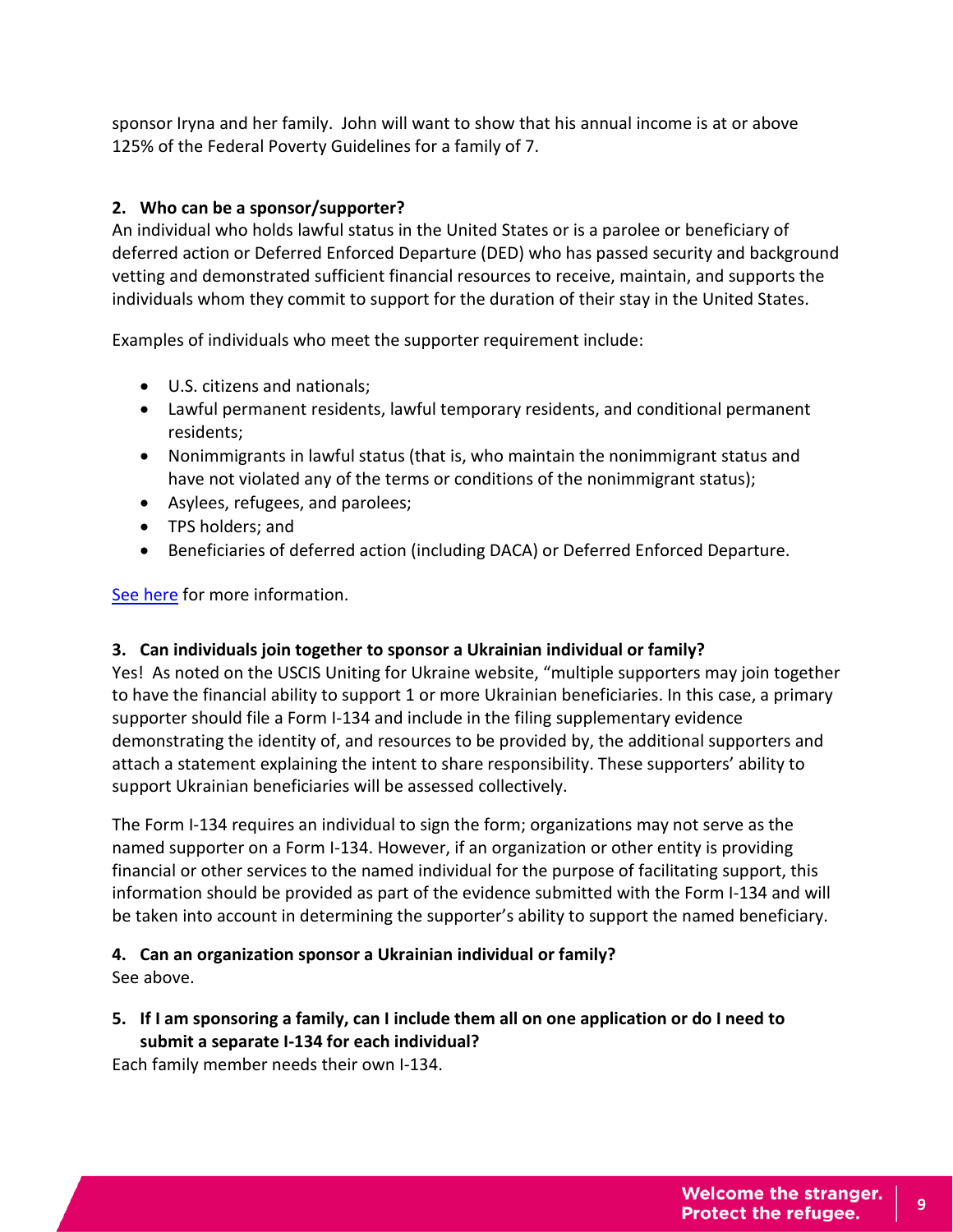#### **6. Does the Ukrainian beneficiary need a passport?**

Yes. [See here](https://www.uscis.gov/humanitarian/uniting-for-ukraine-vaccine-attestation) for more information.

#### **7. How long will it take for the Humanitarian Parole application to process with USCIS?**

It is currently unclear how long the processing will take; however, the U.S. government has committed to expediting these applications. You can check your case status and respond to requests for additional information by returning to your online account portal [here.](https://my.uscis.gov/account/onboarding)

#### **8. What do we do when the parole period expires?**

There is not a process to "renew" parole. One must file a new parole request (also called "reparole"). An applicant may request re-parole by:

- Filing a new Form I-131, Application for Travel Document;
	- o Checking box 1.e or 1.f in Part 2 of the form; and
	- o Writing "re-parole" across the top of the application.
- Filing a new Form I-134, Affidavit of Support;
- Including required fees (or request for fee waiver);
- Submitting materials and evidence to support re-parole, including an explanation, and providing supporting documents on the need for an additional authorized parole period.

The request should be filed at least 90 days before the expiration of the authorized parole period to allow for sufficient processing time and to avoid the potential for accruing time in unlawful status.

#### **9. Can Ukrainians be resettled as refugees in the U.S.?**

The Uniting for Ukraine plan, announced on April 21, prioritizes the use of humanitarian parole. Parolees are not admitted with refugee status, so they will not have access to the same resettlement services that refugees can get without an act of Congress (as did occur for those from Afghanistan). The announcement also mentioned the use of the US refugee admissions program.

Ukrainian Jews, Evangelical Christians, Catholics, and some members of the Ukrainian Autocephalous Church, can reunite with family members in the U.S. under what's known as the Lautenberg program. The Uniting for Ukraine plan included the administration's intent to prioritize the Lautenberg caseload, however, at this time, we do not have information about the administration's plan for admitting Ukrainian Lautenberg cases. To qualify for the Lautenberg program, the person must be the child, parent, sibling, grandparent, or grandchild of a U.S. resident, asylee, refugee, or citizen. To start the application process, the U.S. relative must apply through a resettlement agency located near where the U.S. family member lives.

#### **10. If a Ukrainian national is Lautenberg eligible (pending or prospective) can that person still pursue refugee status under Lautenberg when they are in the US as parolees?**

We also do not yet have confirmation about the implications for Lautenberg applicants who decide to come through the parole program rather than waiting for Lautenberg processing. It is possible that people who come through parole will lose their eligibility for refugee status. HIAS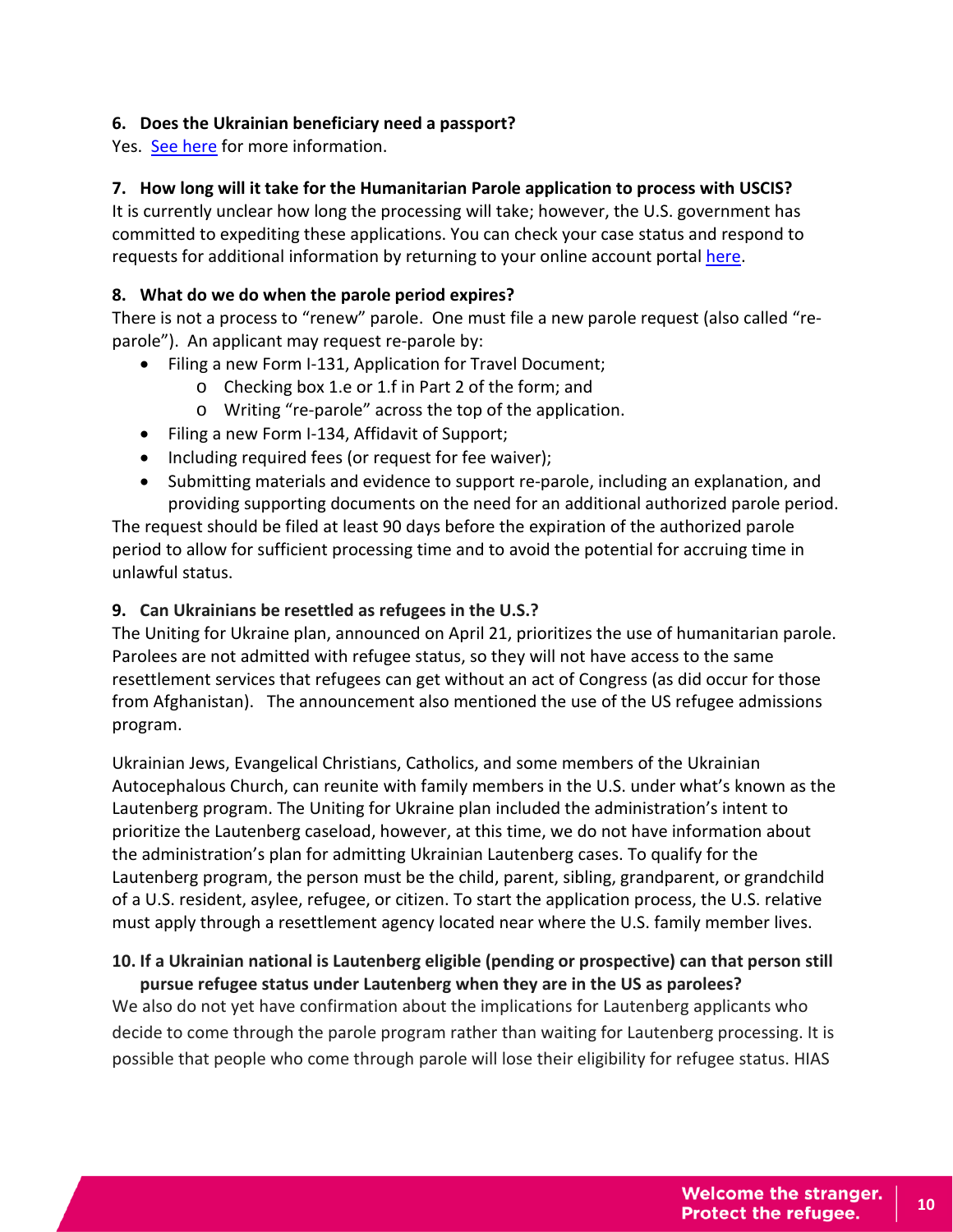is advocating for this not to happen. Mark Hetfield, HIAS CEO, has asked this question of the Department of State, among others. As of May 4, 2022, we have not heard their formal reply.

# **Cultural Humility and Working with Immigrant Clients**

*Cultural humility is a complex issue that requires continuous work. These materials are meant only to provide an introduction to this topic. HIAS encourages those in our Pro Bono Attorney network to seek additional training opportunities on this and other topics related to Diversity, Equity, Inclusion, and Justice.*

When working with clients with a different cultural identity, we must be aware of our own biases and preconceptions and continually work towards a place of understanding, inclusivity, and advocacy. **Cultural humility** is defined as the ability to maintain an interpersonal stance that is other-oriented (or open to the other) in relation to aspects of cultural identity that are most important to that person. In contrast to the framework of cultural competency, which assumes that learning and understanding of other cultures can reach a successful end-point, cultural humility involves a humble awareness that we will never stop learning and growing as we connect with others.

When we talk about "cultural humility," we are inherently talking about "culture," which, in practice, is multifaceted and diverse:

*"Culture," according to one account, is "a system of shared beliefs, values, customs, behaviors, and artifacts that members of a society use to cope with their world and with one another, and that is transmitted from generation to generation through learning." Cultural groups can be based on a range of different identities including race, religion, age, sexual orientation, gender, immigration status, social status, language, and geography. No single characteristic will determine a person's "culture" we are each a part of several cultures, and each culture generates its own norms. A person's behaviors and values are thus driven, in part, by a complex confluence of cultures and by the way in which society treats members of different groups. Culture is closely bound up with identity; it may be understood as an expression of group identity.[1](#page-12-0)*

In approaching our work with immigrant clients with cultural humility, we encourage our pro bono attorneys to:<sup>2</sup>

1. **Adopt a lifelong commitment to self-evaluation and self-critique**. Be humble and flexible about what we know and what we have yet to learn. Recognize that one can never really master another's culture. Strive towards self-awareness about one's own values and beliefs and realize that we all bring those notions (consciously or unconsciously) to our work with

 $\overline{a}$ 

<span id="page-12-0"></span><sup>1</sup> Debra Chopp, ["Addressing Cultural Bias in the Legal Profession,"](https://repository.law.umich.edu/cgi/viewcontent.cgi?article=2874&context=articles) 41 NYU Rev. of L. and Soc. Change 367, 371 (2017).

<span id="page-12-1"></span><sup>&</sup>lt;sup>2</sup> Se[e Hook, Davis, Owen, Worthington and Utsey \(2013\).](https://pubmed.ncbi.nlm.nih.gov/23647387/)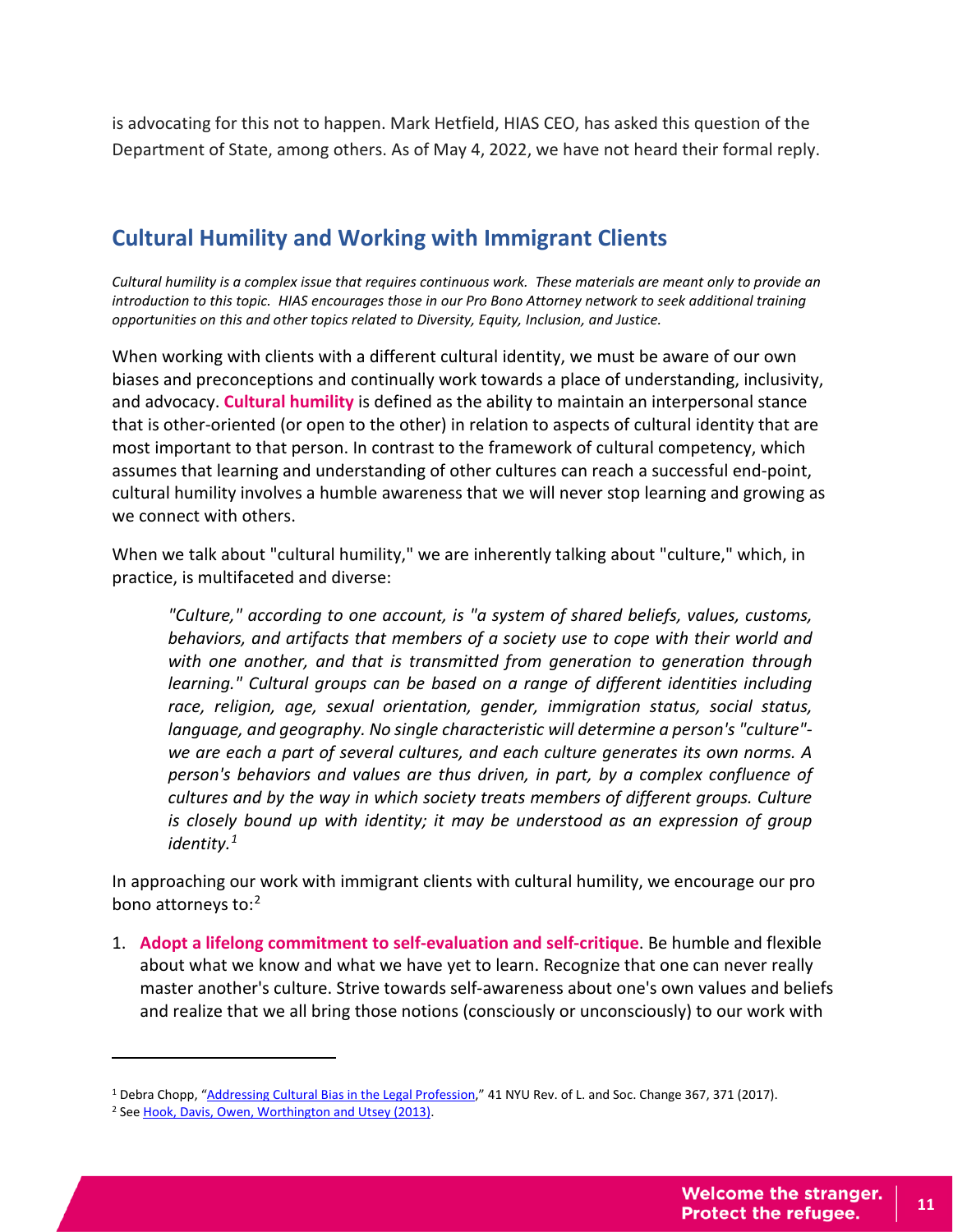others. (This is sometimes referred to as ["implicit bias](https://ipo.org/wp-content/uploads/2017/11/Implicit-Bias-White-Paper-2.pdf) o[r unconscious bias"](https://www.catalyst.org/2020/01/02/interrupt-unconscious-bias/)). We must understand ourselves before we can overcome difference and build successful relationships.

### *Questions for Self-Reflection:[3](#page-13-0)*

- What do I think about my client's cultural group(s)? How do I know this to be "true"?
- We all have biases; this is normal and not inherently bad. What are my biases? What are my biases based on?
- What are the consequences in my relationship with this person, this community, if I act on my biases?
- What can I learn here? And how?
- What is my own cultural identity? How do I bring this identity into interactions with my client? How do I bring identity, power, and privilege to my work?
- 2. **Incorporate a desire to fix power imbalances.** Our job as lawyers is to bring a unique education and expertise to assist our clients with a particular legal challenge. Though our clients do not typically possess this particular base of knowledge, our clients do have valuable knowledge and experience in other areas. We strive to recognize our different experiences without assigning value to one over another. We are each the expert of *our own* experience. We encourage pro bono attorneys to see their clients as the experts of their own experience.

#### *Questions for Self-Reflection when Working with Clients: [4](#page-13-1)*

- Can I practice curious, respectful inquiry when discussing client matters?
- How can I encourage, rather than presume, pre-empt, or obstruct, my client's telling of their own story?
- What are my client's goals for this representation? How can I best use my skills and expertise to meet my client's goals and needs? How can I meet my client where they are?
- 3. **Develop partnerships with people and groups who advocate for others**. As lawyers, we do not just represent and support our individual clients; we can be (and often, as a result of our representation, are) advocates for these communities and issues at large. However, we know that we are not the experts of our clients' lived experience. To that end, we should continue to advocate for others but respect the advocacy priorities as defined by the community – not necessarily what we think their priorities are or should be.

 $\overline{a}$ 

<span id="page-13-1"></span><span id="page-13-0"></span><sup>3</sup> Adapted from "Race Matters: The Impact of Race on Social Justice," National Association of Criminal Defense Lawyers (Jan. 2019), available at [https://www.nacdl.org/getattachment/8d685d93-86f4-40b5-849b-39eb495302ee/practicing-cultural](https://www.nacdl.org/getattachment/8d685d93-86f4-40b5-849b-39eb495302ee/practicing-cultural-humility.pdf)[humility.pdf](https://www.nacdl.org/getattachment/8d685d93-86f4-40b5-849b-39eb495302ee/practicing-cultural-humility.pdf)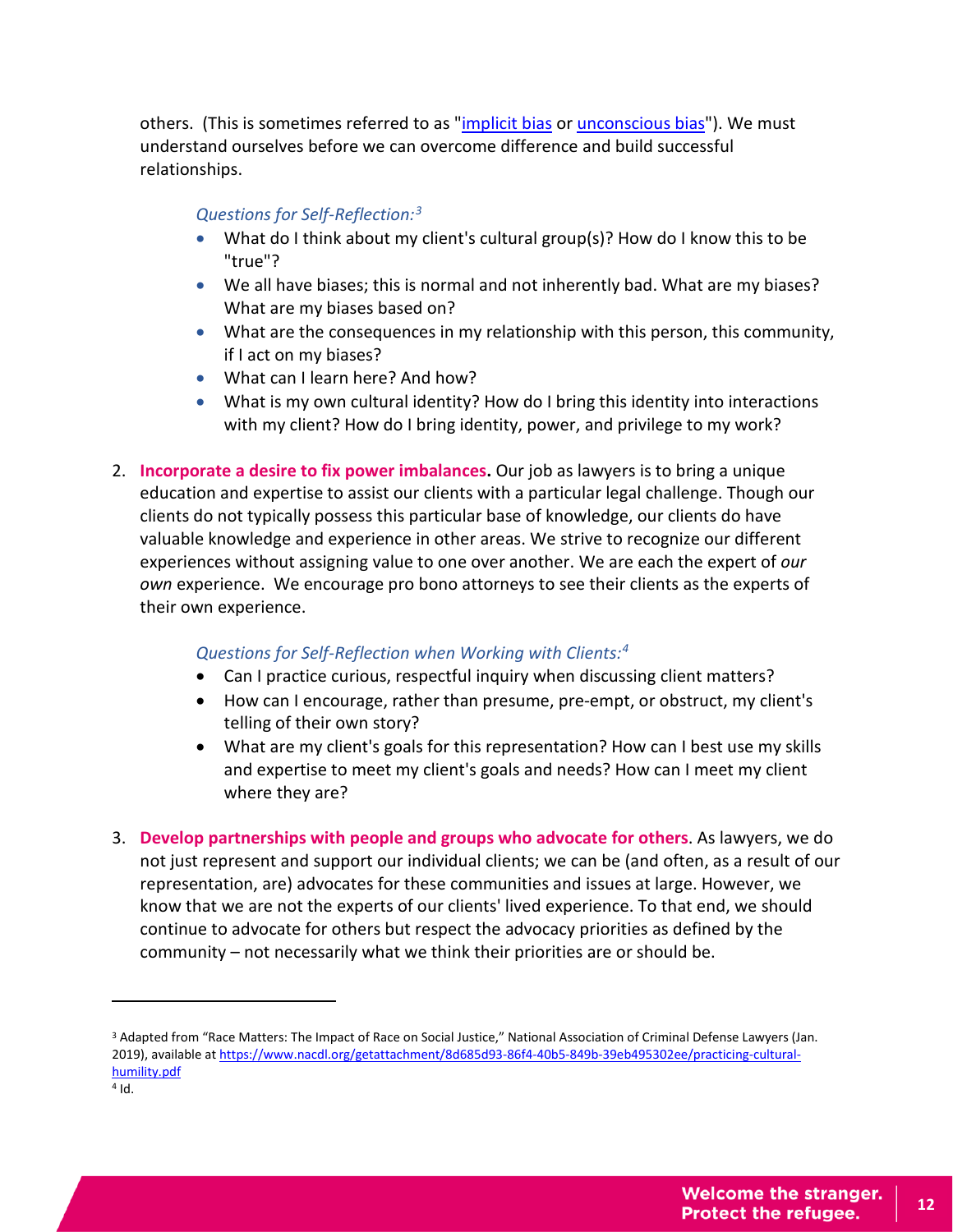#### *Questions for Self-Reflection:[5](#page-14-0)*

- How can I be an effective student of and partner for this community?
- How does my advocacy build upon the community's existing strengths?
- Does my work serve what the community sees as important?

# **Tips for Working with Survivors of Trauma**

**Understanding Trauma:** Trauma occurs after a particular event causes an intense reaction or stress (be it physical, psychological, etc.). Traumatic memories are stored in the body's "limbic system" (fight/flight/freeze part of the brain), not in the "frontal lobe" (thinking part of the brain). Thus, traumatized individuals may struggle to recall traumatic memories and contextualize the events in a coherent chronology. Traumatic memories may be triggered by sensory events, including smells, sounds, images, fear, and stress.

**Manifestations of Trauma**: An individual who has suffered a traumatic event may show symptoms of this trauma in diverse or various ways, including:

- Physical ailments: Scars, burns, internal injuries, brain injuries/headaches, jaw pain, reproductive/fertility issues, developmental delays
- Relational ailments: Distrust of others, lack of interest in relationships, isolation, lack of appropriate boundaries with others
- Psychological ailments: Depression, anxiety, suicidal ideation, low self-esteem, drug/alcohol addiction/dependency, difficulty concentrating, difficulty remembering, poor habits (self-care, grooming)
- Flooding: details of similar traumatic events get confused or mixed up.
- Flashbacks: uncontrollable and vivid memory of a traumatic event. May cause heart racing, sweating, shortness of breath.
- Dissociation: mentally transported back to a traumatic incident, as if re-living it. They may appear to be "spaced out" or may be reacting to the situation in their memory.
- Minimization: flat affect, makes it seem as if "wasn't as bad as it could have been."

#### **Working with Survivors of Trauma:**

- Try to create a safe space: Manage expectations of what the meeting will be about, explain if you are taking notes, what they are for; Be aware of children present, the client may not be able to be as forthcoming about details; (if possible) Have tissues, water, snacks available. If not possible, encourage the client to bring tissues, water, and/or snacks.
- Understanding Each Other: Explain the roles of the attorney and the client and attorney/client privilege; Encourage the client to ask questions and advocate for themselves (if they don't understand if they need a break).

**13**

<span id="page-14-0"></span> $\overline{a}$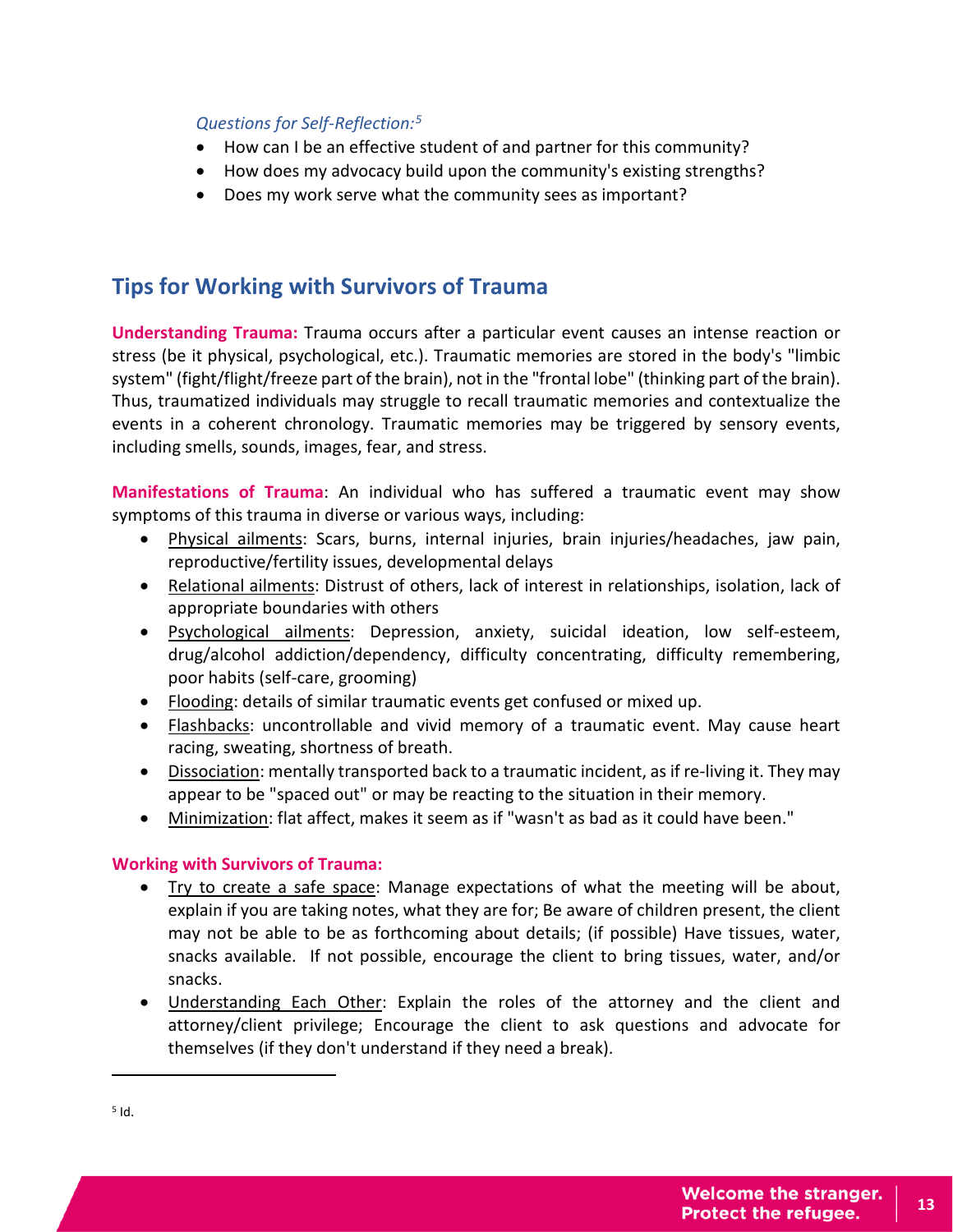• Who has the control? Is the client's comfort considered? Is the client's physical/emotional/psychological safety being considered? Is the client able to (or does the client feel empowered to) ask for a break? **Remind the client that this is their case and their process, and they are an important part of the preparation of their claim.** To that end, encourage the client to ask questions if they don't understand. As the attorney, take time to ask the client, "does this sound okay to you?" or "did I explain that in a way that makes sense? can I explain that better?"

#### **Discussing Sensitive Topics:**

- Warn the client before asking a sensitive question and explain why the question is relevant/necessary.
- Consider the client's reaction are they giving you clues about how they are feeling, or whether there is something they're not comfortable sharing right now?
- Keep your own reactions in check your intense reaction may make the client feel judged or uncomfortable.
- Use open-ended questions: Try not to interrupt too much (unless the client is flooding); Record your questions and go back later to ask clarifying questions
- Ask only what you need to know
- Be careful with labeling/word choice try to mirror the language that the client uses.
- Use context to build a timeline
	- o What was the weather like?
		- o Was it near a holiday?

#### **If the Client is Triggered:**

- If the client is triggered, work to get back to the present moment: Take a break; Suggest a walk; comment on surroundings to re-center the client to the present moment
- Your goal is to contain the traumatic memory and return to a calm state

#### **Ending the Meeting:**

- Don't end the meeting immediately after the re-telling of a traumatic event
- Remind your client that everything they shared will remain confidential
- Thank your client for sharing their story
- Give the client a clear understanding of what's next and who to contact if they have questions